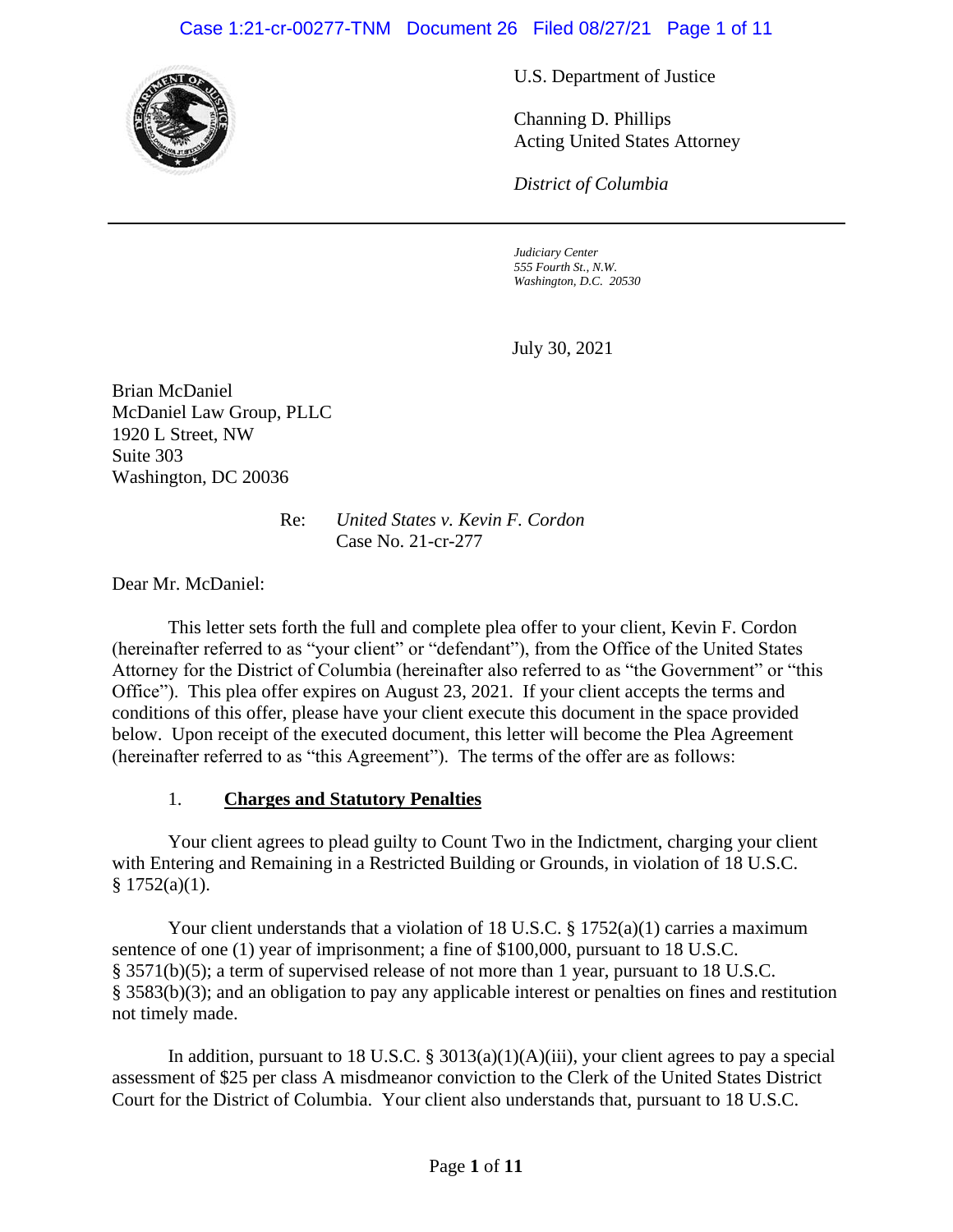§ 3572 and § 5E1.2 of the United States Sentencing Commission, *Guidelines Manual* (2018) (hereinafter "Sentencing Guidelines," "Guidelines," or "U.S.S.G."), the Court may also impose a fine that is sufficient to pay the federal government the costs of any imprisonment, term of supervised release, and period of probation. Further, your client understands that, if your client has two or more convictions for a crime of violence or felony drug offense, your client may be subject to the substantially higher penalties provided for in the career-offender statutes and provisions of the Sentencing Guidelines.

## 2. **Cooperation with Additional Investigation**

Your client agrees to allow law enforcement agents to review any social media accounts operated by your client for statements and postings in and around January 6, 2021, and conduct an interview of your client regarding the events in and around January 6, 2021 prior to sentencing.

## 3. **Factual Stipulations**

Your client agrees that the attached "Statement of Offense" fairly and accurately describes your client's actions and involvement in the offense(s) to which your client is pleading guilty. Please have your client sign and return the Statement of Offense as a written proffer of evidence, along with this Agreement.

## 4. **Additional Charges**

In consideration of your client's guilty plea to the above offense(s), your client will not be further prosecuted criminally by this Office for the conduct set forth in the attached Statement of Offense. The Government will request that the Court dismiss the remaining count(s) of the Indictment in this case at the time of sentencing. Your client agrees and acknowledges that the charge(s) to be dismissed at the time of sentencing were based in fact.

After the entry of your client's plea of guilty to the offense(s) identified in paragraph 1 above, your client will not be charged with any non-violent criminal offense in violation of Federal or District of Columbia law which was committed within the District of Columbia by your client prior to the execution of this Agreement and about which this Office was made aware by your client prior to the execution of this Agreement. However, the United States expressly reserves its right to prosecute your client for any crime of violence, as defined in 18 U.S.C. § 16 and/or 22 D.C. Code § 4501, if in fact your client committed or commits such a crime of violence prior to or after the execution of this Agreement.

### 5. **Sentencing Guidelines Analysis**

Your client understands that the sentence in this case will be determined by the Court, pursuant to the factors set forth in 18 U.S.C. § 3553(a), including a consideration of the Sentencing Guidelines. Pursuant to Federal Rule of Criminal Procedure  $11(c)(1)(B)$ , and to assist the Court in determining the appropriate sentence, the parties agree to the following: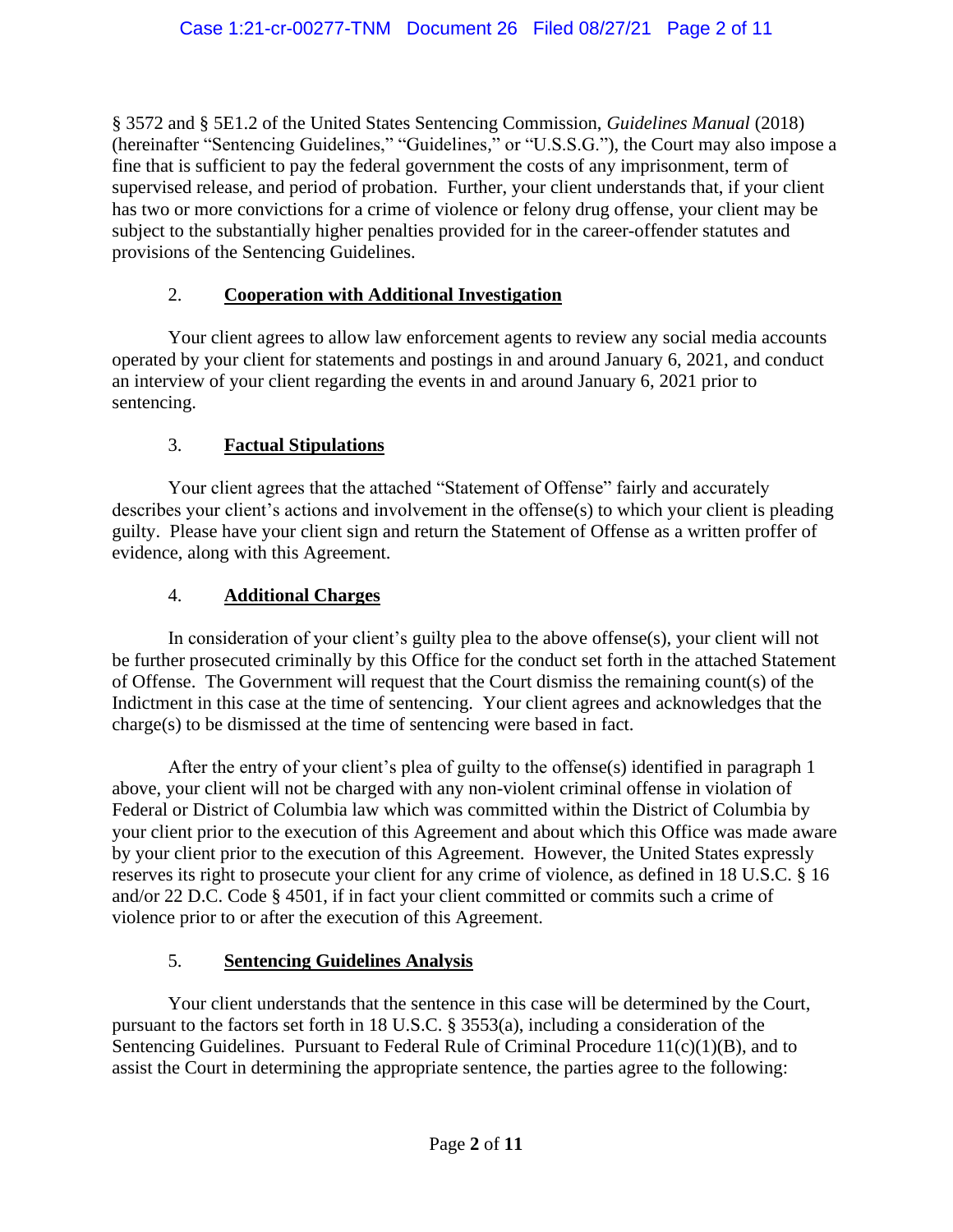## **A. Estimated Offense Level Under the Guidelines**

The parties agree that the following Sentencing Guidelines sections apply:

| U.S.S.G. $§2B2.3(a)$<br>U.S.S.G. $§2B2.3(b)(1)(A)$ | Base Offense Level<br><b>Specific Offense Characteristics</b> |    |
|----------------------------------------------------|---------------------------------------------------------------|----|
|                                                    | Total                                                         | h. |

Acceptance of Responsibility

The Government agrees that a 2-level reduction will be appropriate, pursuant to U.S.S.G. § 3E1.1, provided that your client clearly demonstrates acceptance of responsibility, to the satisfaction of the Government, through your client's allocution, adherence to every provision of this Agreement, and conduct between entry of the plea and imposition of sentence.

Nothing in this Agreement limits the right of the Government to seek denial of the adjustment for acceptance of responsibility, pursuant to U.S.S.G. § 3E1.1, and/or imposition of an adjustment for obstruction of justice, pursuant to U.S.S.G. § 3C1.1, regardless of any agreement set forth above, should your client move to withdraw your client's guilty plea after it is entered, or should it be determined by the Government that your client has either (a) engaged in conduct, unknown to the Government at the time of the signing of this Agreement, that constitutes obstruction of justice, or (b) engaged in additional criminal conduct after signing this Agreement.

In accordance with the above, the Estimated Offense Level will be at least 4.

# **B. Estimated Criminal History Category**

Based upon the information now available to this Office, your client has at least the following criminal convictions:.

| <b>Conviction</b> | <b>Jurisdiction</b>    | Date       | <b>Sentence</b>      | <b>U.S.S.G. Points</b> |
|-------------------|------------------------|------------|----------------------|------------------------|
|                   | (Number)               |            |                      |                        |
| DUI - Alcohol     | California State Court | 07/18/2016 | 36 months prob.      |                        |
|                   | #ALH6AM0170801         |            | 13 days jail or fine | $(\$4A1.2(c)(1))$      |
| Driving           | California State Court | 07/18/2016 | 36 months prob.      |                        |
| without licence   | #ALH6AM0170801         |            |                      | $(\S 4A1.2(a)(2)(A)$   |
| Aide/Abet in      | California State Court | 05/07/2005 | 12 months prob       |                        |
| exhibition of     | #LAM7MP0417401         |            | 5 days jail or fine  | $(\$4A1.2(c)(1))$      |
| speed             |                        |            |                      |                        |

Accordingly, your client is estimated to have 1 criminal history point and your client's Criminal History Category is estimated to be I (the "Estimated Criminal History Category"). Your client acknowledges that after the pre-sentence investigation by the United States Probation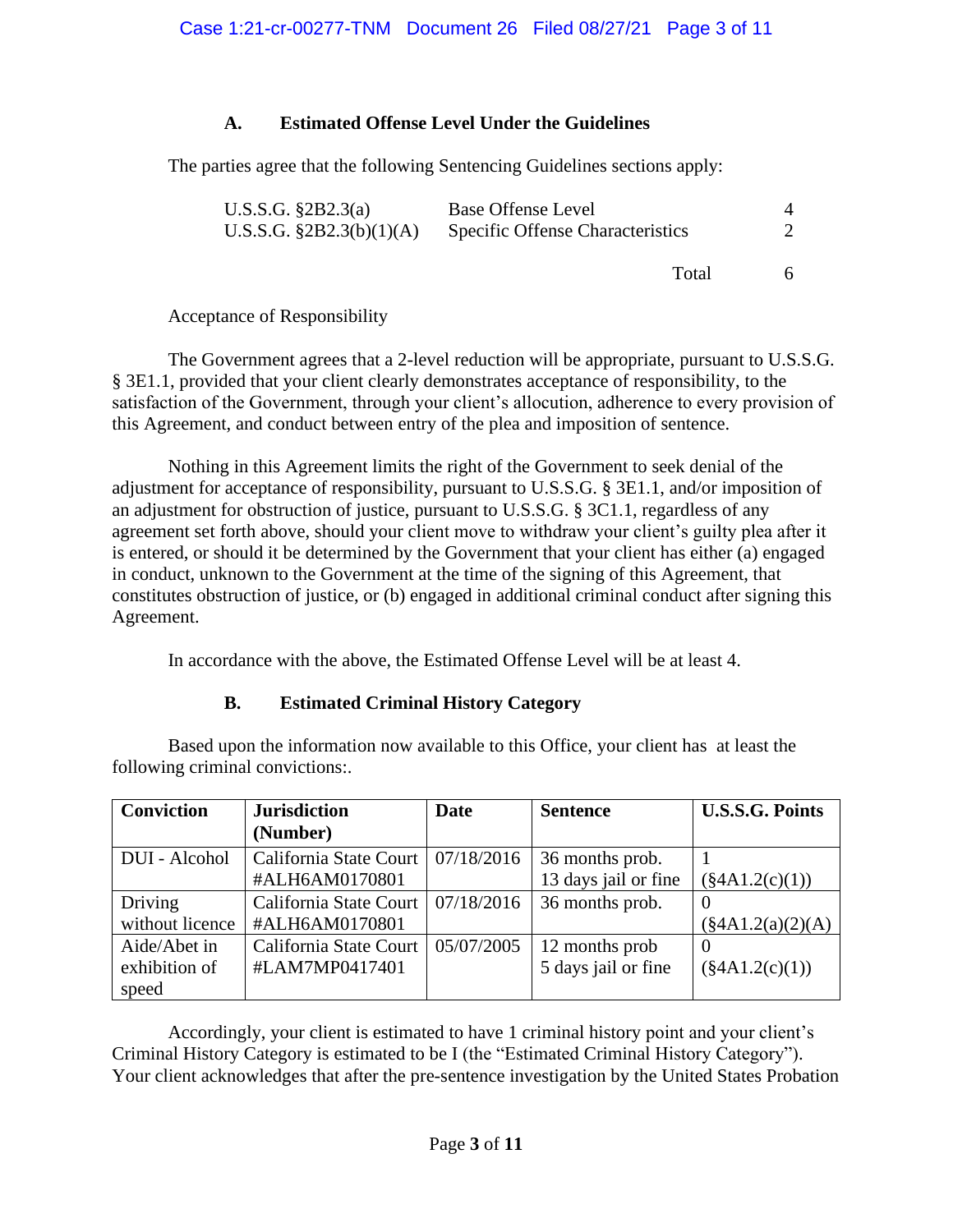Office, a different conclusion regarding your client's criminal convictions and/or criminal history points may be reached and your client's criminal history points may increase or decrease.

## **C. Estimated Guidelines Range**

Based upon the Estimated Offense Level and the Estimated Criminal History Category set forth above, your client's estimated Sentencing Guidelines range is 0 months to 6 months (the "Estimated Guidelines Range"). In addition, the parties agree that, pursuant to U.S.S.G. § 5E1.2, should the Court impose a fine, at Guidelines level 4, the estimated applicable fine range is \$500 to \$9,500. Your client reserves the right to ask the Court not to impose any applicable fine.

The parties agree that, solely for the purposes of calculating the applicable range under the Sentencing Guidelines, neither a downward nor upward departure from the Estimated Guidelines Range set forth above is warranted, except the Government reserves the right to request an upward departure pursuant to U.S.S.G. § 3A1.4, n. 4. Except as provided for in the "Reservation of Allocution" section below, the parties also agree that neither party will seek any offense-level calculation different from the Estimated Offense Level calculated above in subsection A. However, the parties are free to argue for a Criminal History Category different from that estimated above in subsection B.

Your client understands and acknowledges that the Estimated Guidelines Range calculated above is not binding on the Probation Office or the Court. Should the Court or Probation Office determine that a guidelines range different from the Estimated Guidelines Range is applicable, that will not be a basis for withdrawal or recission of this Agreement by either party.

Your client understands and acknowledges that the terms of this section apply only to conduct that occurred before the execution of this Agreement. Should your client commit any conduct after the execution of this Agreement that would form the basis for an increase in your client's base offense level or justify an upward departure (examples of which include, but are not limited to, obstruction of justice, failure to appear for a court proceeding, criminal conduct while pending sentencing, and false statements to law enforcement agents, the probation officer, or the Court), the Government is free under this Agreement to seek an increase in the base offense level based on that post-agreement conduct.

### 6. **Agreement as to Sentencing Allocution**

The parties further agree that a sentence within the Estimated Guidelines Range would constitute a reasonable sentence in light of all of the factors set forth in 18 U.S.C. § 3553(a), should such a sentence be subject to appellate review notwithstanding the appeal waiver provided below. However, the parties agree that either party may seek a variance and suggest that the Court consider a sentence outside of the applicable Guidelines Range, based upon the factors to be considered in imposing a sentence pursuant to 18 U.S.C. § 3553(a).

# 7. **Reservation of Allocution**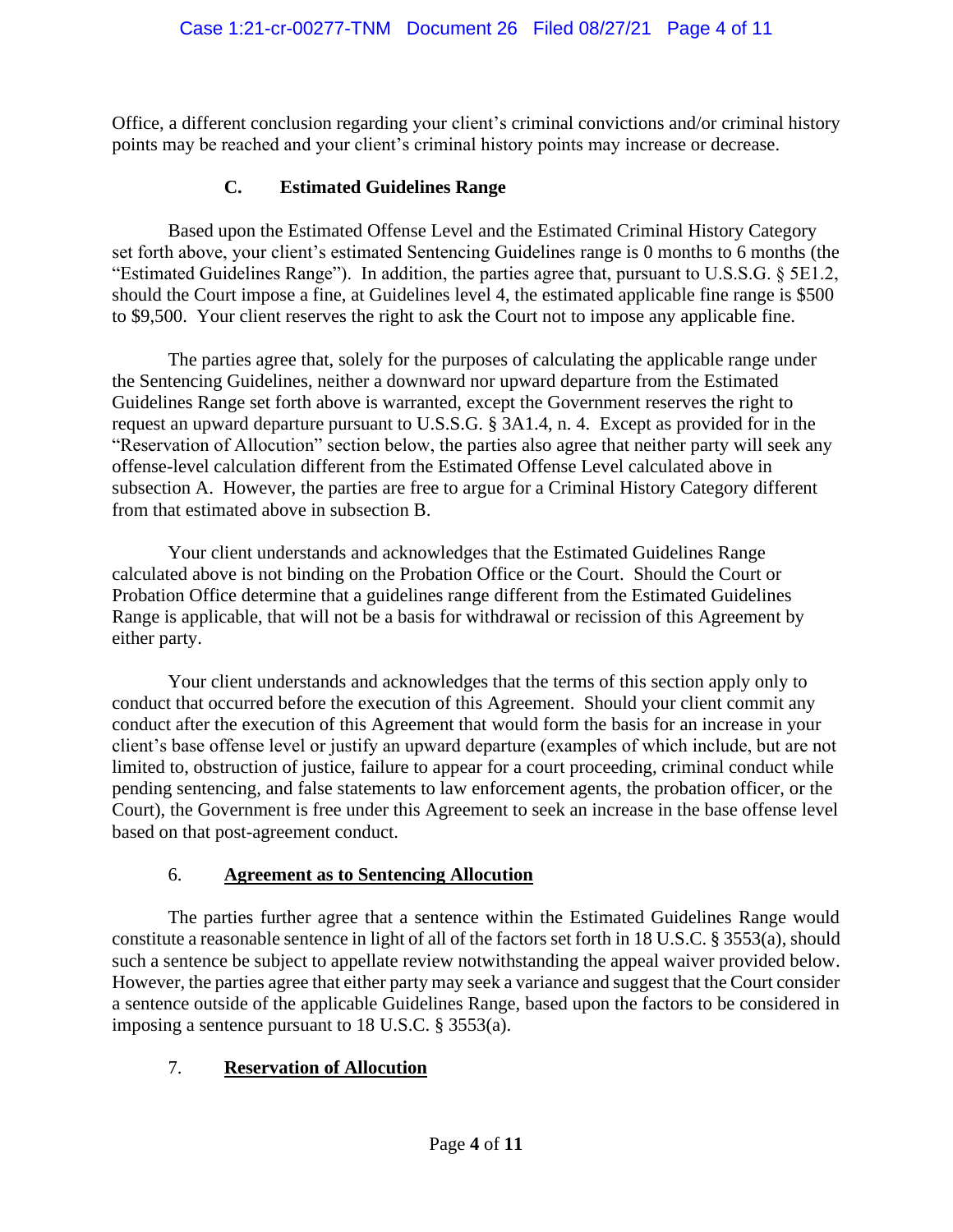#### Case 1:21-cr-00277-TNM Document 26 Filed 08/27/21 Page 5 of 11

The Government and your client reserve the right to describe fully, both orally and in writing, to the sentencing judge, the nature and seriousness of your client's misconduct, including any misconduct not described in the charges to which your client is pleading guilty, to inform the presentence report writer and the Court of any relevant facts, to dispute any factual inaccuracies in the presentence report, and to contest any matters not provided for in this Agreement. The parties also reserve the right to address the correctness of any Sentencing Guidelines calculations determined by the presentence report writer or the court, even if those calculations differ from the Estimated Guidelines Range calculated herein. In the event that the Court or the presentence report writer considers any Sentencing Guidelines adjustments, departures, or calculations different from those agreed to and/or estimated in this Agreement, or contemplates a sentence outside the Guidelines range based upon the general sentencing factors listed in 18 U.S.C. § 3553(a), the parties reserve the right to answer any related inquiries from the Court or the presentence report writer and to allocute for a sentence within the Guidelines range, as ultimately determined by the Court, even if the Guidelines range ultimately determined by the Court is different from the Estimated Guidelines Range calculated herein.

In addition, if in this Agreement the parties have agreed to recommend or refrain from recommending to the Court a particular resolution of any sentencing issue, the parties reserve the right to full allocution in any post-sentence litigation. The parties retain the full right of allocution in connection with any post-sentence motion which may be filed in this matter and/or any proceeding(s) before the Bureau of Prisons. In addition, your client acknowledges that the Government is not obligated and does not intend to file any post-sentence downward departure motion in this case pursuant to Rule 35(b) of the Federal Rules of Criminal Procedure.

### 8. **Court Not Bound by this Agreement or the Sentencing Guidelines**

Your client understands that the sentence in this case will be imposed in accordance with 18 U.S.C. § 3553(a), upon consideration of the Sentencing Guidelines. Your client further understands that the sentence to be imposed is a matter solely within the discretion of the Court. Your client acknowledges that the Court is not obligated to follow any recommendation of the Government at the time of sentencing. Your client understands that neither the Government's recommendation nor the Sentencing Guidelines are binding on the Court.

Your client acknowledges that your client's entry of a guilty plea to the charged offense(s) authorizes the Court to impose any sentence, up to and including the statutory maximum sentence, which may be greater than the applicable Guidelines range. The Government cannot, and does not, make any promise or representation as to what sentence your client will receive. Moreover, it is understood that your client will have no right to withdraw your client's plea of guilty should the Court impose a sentence that is outside the Guidelines range or if the Court does not follow the Government's sentencing recommendation. The Government and your client will be bound by this Agreement, regardless of the sentence imposed by the Court. Any effort by your client to withdraw the guilty plea because of the length of the sentence shall constitute a breach of this Agreement.

### 9. **Conditions of Release**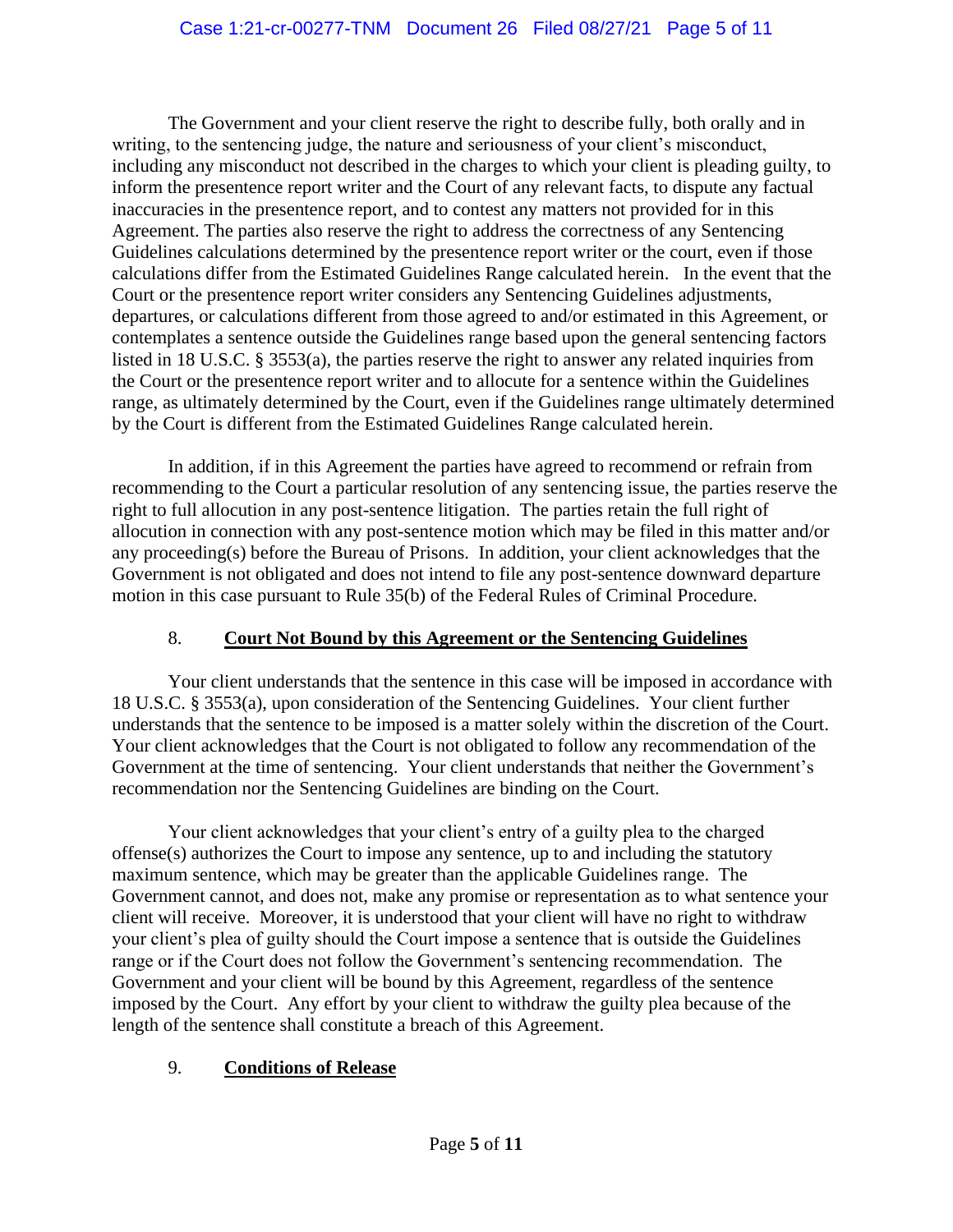Your client acknowledges that, although the Government will not seek a change in your client's release conditions pending sentencing, the final decision regarding your client's bond status or detention will be made by the Court at the time of your client's plea of guilty. The Government may move to change your client's conditions of release, including requesting that your client be detained pending sentencing, if your client engages in further criminal conduct prior to sentencing or if the Government obtains information that it did not possess at the time of your client's plea of guilty and that is relevant to whether your client is likely to flee or pose a danger to any person or the community. Your client also agrees that any violation of your client's release conditions or any misconduct by your client may result in the Government filing an ex parte motion with the Court requesting that a bench warrant be issued for your client's arrest and that your client be detained without bond while pending sentencing in your client's case.

### 10. **Waivers**

### A. **Venue**

Your client waives any challenge to venue in the District of Columbia.

#### B. **Statute of Limitations**

Your client agrees that, should the conviction following your client's plea of guilty pursuant to this Agreement be vacated for any reason, any prosecution, based on the conduct set forth in the attached Statement of Offense, that is not time-barred by the applicable statute of limitations on the date of the signing of this Agreement (including any counts that the Government has agreed not to prosecute or to dismiss at sentencing pursuant to this Agreement)may be commenced or reinstated against your client, notwithstanding the expiration of the statute of limitations between the signing of this Agreement and the commencement or reinstatement of such prosecution. It is the intent of this Agreement to waive all defenses based on the statute of limitations with respect to any prosecution of conduct set forth in the attached Statement of Offense that is not time-barred on the date that this Agreement is signed.

### **C**. **Trial Rights**

Your client understands that by pleading guilty in this case your client agrees to waive certain rights afforded by the Constitution of the United States and/or by statute or rule. Your client agrees to forego the right to any further discovery or disclosures of information not already provided at the time of the entry of your client's guilty plea. Your client also agrees to waive, among other rights, the right to plead not guilty, and the right to a jury trial. If there were a jury trial, your client would have the right to be represented by counsel, to confront and crossexamine witnesses against your client, to challenge the admissibility of evidence offered against your client, to compel witnesses to appear for the purpose of testifying and presenting other evidence on your client's behalf, and to choose whether to testify. If there were a jury trial and your client chose not to testify at that trial, your client would have the right to have the jury instructed that your client's failure to testify could not be held against your client. Your client would further have the right to have the jury instructed that your client is presumed innocent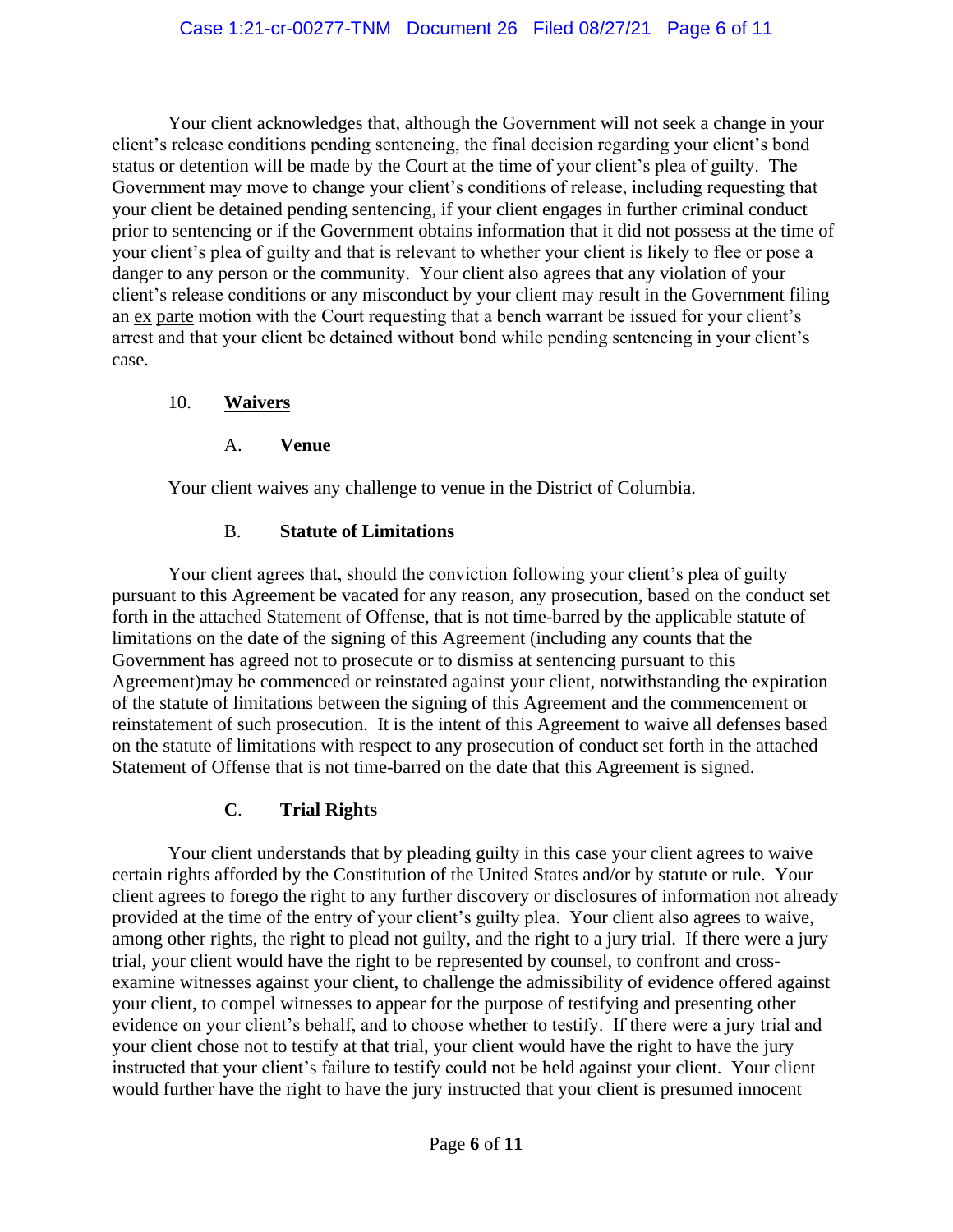until proven guilty, and that the burden would be on the United States to prove your client's guilt beyond a reasonable doubt. If your client were found guilty after a trial, your client would have the right to appeal your client's conviction. Your client understands that the Fifth Amendment to the Constitution of the United States protects your client from the use of self-incriminating statements in a criminal prosecution. By entering a plea of guilty, your client knowingly and voluntarily waives or gives up your client's right against self-incrimination.

Your client acknowledges discussing with you Rule 11(f) of the Federal Rules of Criminal Procedure and Rule 410 of the Federal Rules of Evidence, which ordinarily limit the admissibility of statements made by a defendant in the course of plea discussions or plea proceedings if a guilty plea is later withdrawn. Your client knowingly and voluntarily waives the rights that arise under these rules in the event your client withdraws your client's guilty plea or withdraws from this Agreement after signing it.

Your client also agrees to waive all constitutional and statutory rights to a speedy sentence and agrees that the plea of guilty pursuant to this Agreement will be entered at a time decided upon by the parties with the concurrence of the Court. Your client understands that the date for sentencing will be set by the Court.

## D. **Appeal Rights**

Your client agrees to waive, insofar as such waiver is permitted by law, the right to appeal the conviction in this case on any basis, including but not limited to claim(s) that (1) the statute(s) to which your client is pleading guilty is unconstitutional, and (2) the admitted conduct does not fall within the scope of the statute(s). Your client understands that federal law, specifically 18 U.S.C. § 3742, affords defendants the right to appeal their sentences in certain circumstances. Your client also agrees to waive the right to appeal the sentence in this case, including but not limited to any term of imprisonment, fine, forfeiture, award of restitution, term or condition of supervised release, authority of the Court to set conditions of release, and the manner in which the sentence was determined, except to the extent the Court sentences your client above the statutory maximum or guidelines range determined by the Court. In agreeing to this waiver, your client is aware that your client's sentence has yet to be determined by the Court. Realizing the uncertainty in estimating what sentence the Court ultimately will impose, your client knowingly and willingly waives your client's right to appeal the sentence, to the extent noted above, in exchange for the concessions made by the Government in this Agreement. Notwithstanding the above agreement to waive the right to appeal the conviction and sentence, your client retains the right to appeal on the basis of ineffective assistance of counsel, but not to raise on appeal other issues regarding the conviction or sentence.

# E. **Collateral Attack**

Your client also waives any right to challenge the conviction entered or sentence imposed under this Agreement or otherwise attempt to modify or change the sentence or the manner in which it was determined in any collateral attack, including, but not limited to, a motion brought under 28 U.S.C. § 2255 or Federal Rule of Civil Procedure 60(b), except to the extent such a motion is based on newly discovered evidence or on a claim that your client received ineffective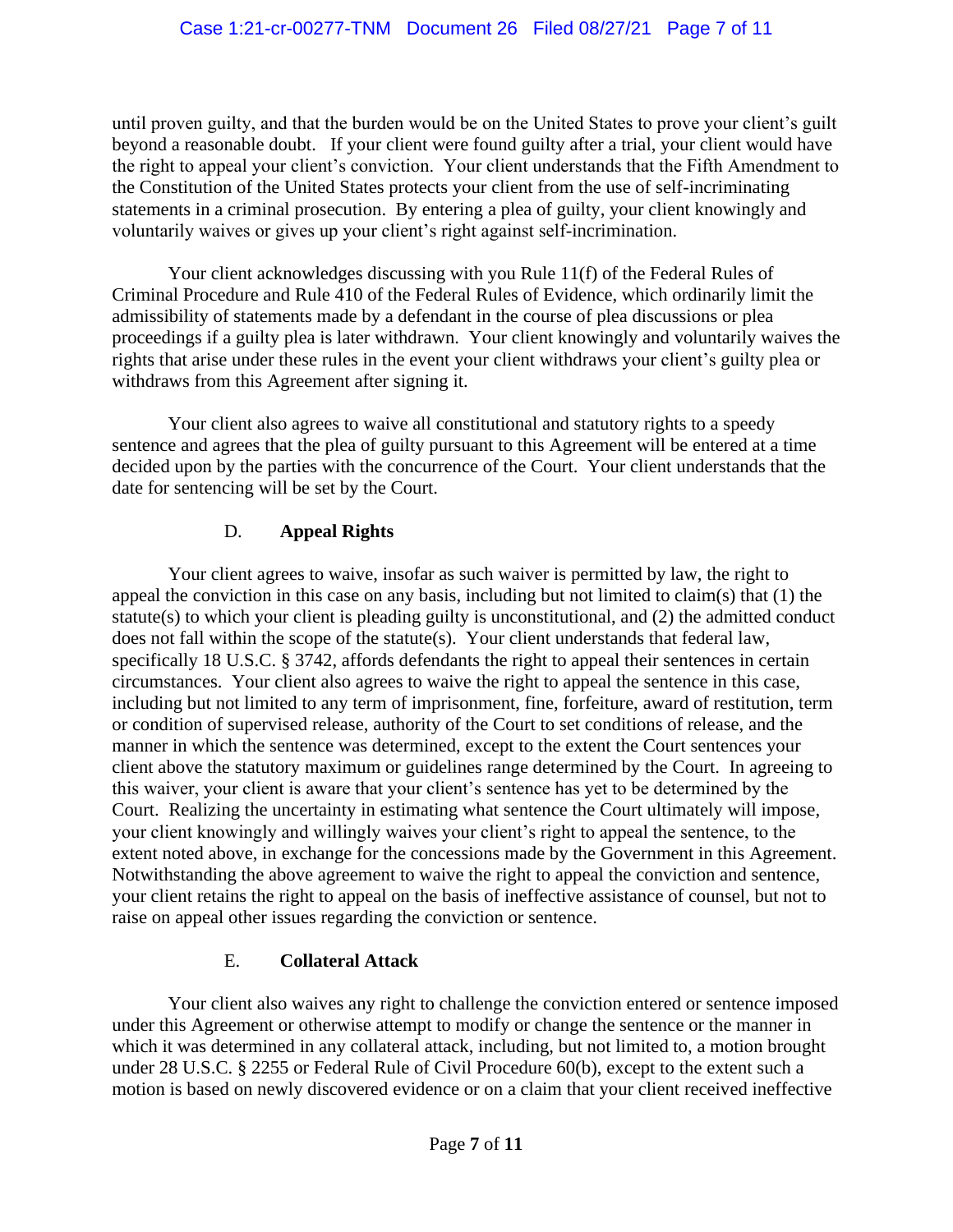assistance of counsel. Your client reserves the right to file a motion brought under 18 U.S.C. § 3582(c)(2), but agrees to waive the right to appeal the denial of such a motion.

#### 11. **Hearings by Video Teleconference and/or Teleconference**

Your client agrees to consent, under the CARES Act, Section 15002(b)(4) and otherwise, to hold any proceedings in this matter – specifically including but not limited to presentment, initial appearance, plea hearing, and sentencing – by video teleconference and/or by teleconference and to waive any rights to demand an in-person/in-Court hearing. Your client further agrees to not challenge or contest any findings by the Court that it may properly proceed by video teleconferencing and/or telephone conferencing in this case because, due to the COVID-19 pandemic, an in-person/in-Court hearing cannot be conducted in person without seriously jeopardizing public health and safety and that further there are specific reasons in this case that any such hearing, including a plea or sentencing hearing, cannot be further delayed without serious harm to the interests of justice.

### 12. **Use of Self-Incriminating Information**

The Government and your client agree, in accordance with U.S.S.G. § 1B1.8, that the Government will be free to use against your client for any purpose at the sentencing in this case or in any related criminal or civil proceedings, any self-incriminating information provided by your client pursuant to this Agreement or during the course of debriefings conducted in anticipation of this Agreement, regardless of whether those debriefings were previously covered by an "off the record" agreement by the parties.

### 13. **Restitution**

Your client acknowledges that the riot that occurred on January 6, 2021, caused as of May 17, 2021, approximately \$1,495,326.55 damage to the United States Capitol. Your client agrees as part of the plea in this matter to pay restitution to the Department of Treasury in the amount of \$500.

Payments of restitution shall be made to the Clerk of the Court. In order to facilitate the collection of financial obligations to be imposed in connection with this prosecution, your client agrees to disclose fully all assets in which your client has any interest or over which your client exercises control, directly or indirectly, including those held by a spouse, nominee or other third party. Your client agrees to submit a completed financial statement on a standard financial disclosure form which has been provided to you with this Agreement to the Financial Litigation Unit of the United States Attorney's Office, as it directs. If you do not receive the disclosure form, your client agrees to request one from usadc.ecfflu@usa.doj.gov. Your client will complete and electronically provide the standard financial disclosure form to usadc.ecfflu@usa.doj.gov 30 days prior to your client's sentencing. Your client agrees to be contacted by the Financial Litigation Unit of the United States Attorney's Office, through defense counsel, to complete a financial statement. Upon review, if there are any follow-up questions, your client agrees to cooperate with the Financial Litigation Unit. Your client promises that the financial statement and disclosures will be complete, accurate and truthful, and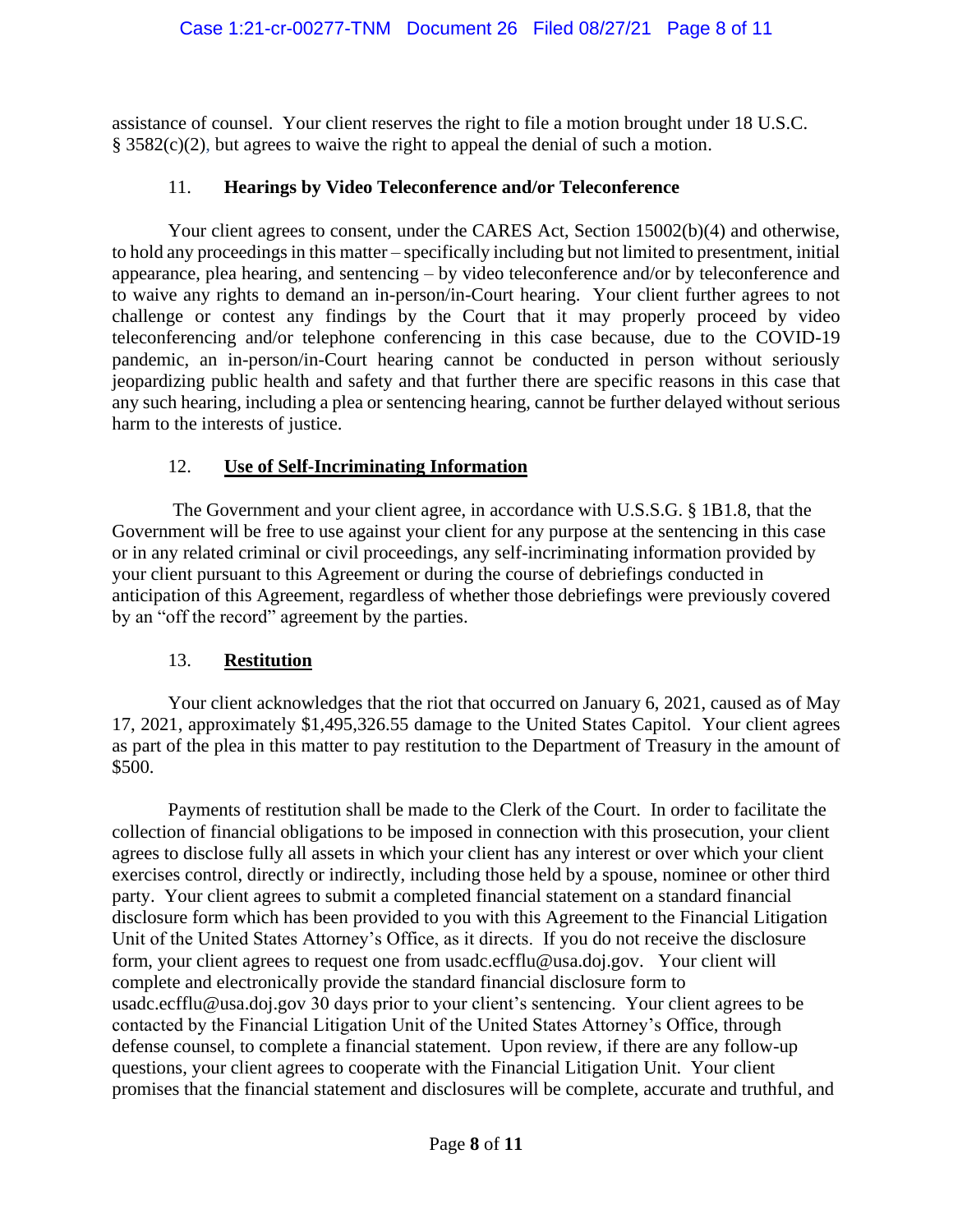understands that any willful falsehood on the financial statement could be prosecuted as a separate crime punishable under 18 U.S.C. § 1001, which carries an additional five years' incarceration and a fine.

Your client expressly authorizes the United States Attorney's Office to obtain a credit report on your client in order to evaluate your client's ability to satisfy any financial obligations imposed by the Court or agreed to herein.

Your client understands and agrees that the restitution or fines imposed by the Court will be due and payable immediately and subject to immediate enforcement by the United States. If the Court imposes a schedule of payments, your client understands that the schedule of payments is merely a minimum schedule of payments and will not be the only method, nor a limitation on the methods, available to the United States to enforce the criminal judgment, including without limitation by administrative offset. If your client is sentenced to a term of imprisonment by the Court, your client agrees to participate in the Bureau of Prisons' Inmate Financial Responsibility Program, regardless of whether the Court specifically imposes a schedule of payments.

Your client certifies that your client has made no transfer of assets in contemplation of this prosecution for the purpose of evading or defeating financial obligations that are created by this Agreement and/or that may be imposed by the Court. In addition, your client promises to make no such transfers in the future until your client has fulfilled the financial obligations under this Agreement.

## 14. **Breach of Agreement**

Your client understands and agrees that, if after entering this Agreement, your client fails specifically to perform or to fulfill completely each and every one of your client's obligations under this Agreement, or engages in any criminal activity prior to sentencing, your client will have breached this Agreement. In the event of such a breach: (a) the Government will be free from its obligations under this Agreement; (b) your client will not have the right to withdraw the guilty plea; (c) your client will be fully subject to criminal prosecution for any other crimes, including perjury and obstruction of justice; and (d) the Government will be free to use against your client, directly and indirectly, in any criminal or civil proceeding, all statements made by your client and any of the information or materials provided by your client, including such statements, information and materials provided pursuant to this Agreement or during the course of any debriefings conducted in anticipation of, or after entry of, this Agreement, whether or not the debriefings were previously characterized as "off-the-record" debriefings, and including your client's statements made during proceedings before the Court pursuant to Rule 11 of the Federal Rules of Criminal Procedure.

Your client understands and agrees that the Government shall be required to prove a breach of this Agreement only by a preponderance of the evidence, except where such breach is based on a violation of federal, state, or local criminal law, which the Government need prove only by probable cause in order to establish a breach of this Agreement.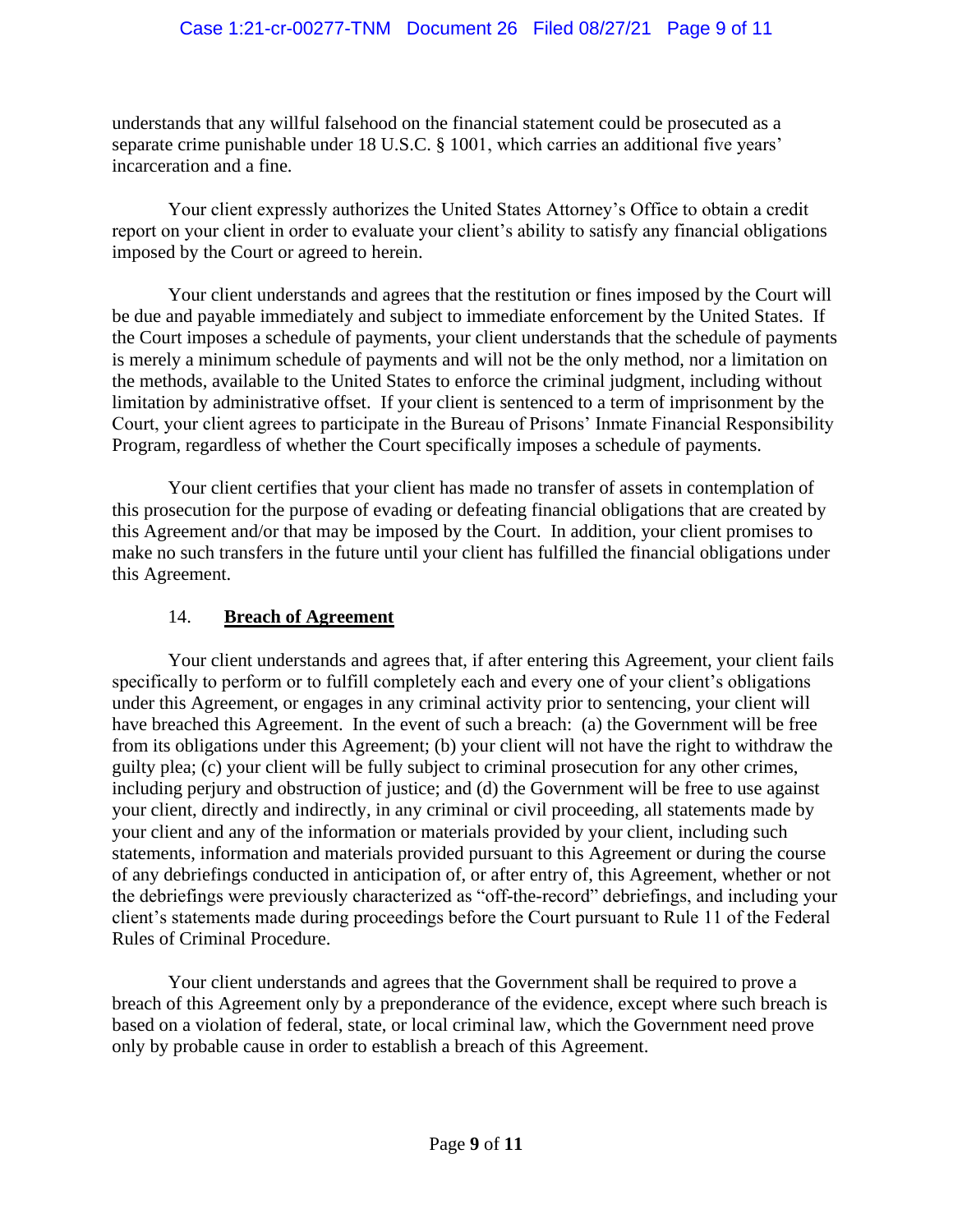Nothing in this Agreement shall be construed to permit your client to commit perjury, to make false statements or declarations, to obstruct justice, or to protect your client from prosecution for any crimes not included within this Agreement or committed by your client after the execution of this Agreement. Your client understands and agrees that the Government reserves the right to prosecute your client for any such offenses. Your client further understands that any perjury, false statements or declarations, or obstruction of justice relating to your client's obligations under this Agreement shall constitute a breach of this Agreement. In the event of such a breach, your client will not be allowed to withdraw your client's guilty plea.

#### 15. **Complete Agreement**

No agreements, promises, understandings, or representations have been made by the parties or their counsel other than those contained in writing herein, nor will any such agreements, promises, understandings, or representations be made unless committed to writing and signed by your client, defense counsel, and an Assistant United States Attorney for the District of Columbia.

Your client further understands that this Agreement is binding only upon the Criminal and Superior Court Divisions of the United States Attorney's Office for the District of Columbia. This Agreement does not bind the Civil Division of this Office or any other United States Attorney's Office, nor does it bind any other state, local, or federal prosecutor. It also does not bar or compromise any civil, tax, or administrative claim pending or that may be made against your client.

If the foregoing terms and conditions are satisfactory, your client may so indicate by signing this Agreement and the Statement of Offense, and returning both to me no later than August 23, 2021.

Sincerely yours,

Chaning DPhillips Rut  $\cup$   $\cup$   $\cup$ 

Channing D. Phillips Acting United States Attorney

By:  $\bigcup_{\gamma} \vdash \bigcup_{\alpha \in \mathcal{P}}$ 

 $Clavt$ *b*n H. O'Connor Trial Attorney, detailee